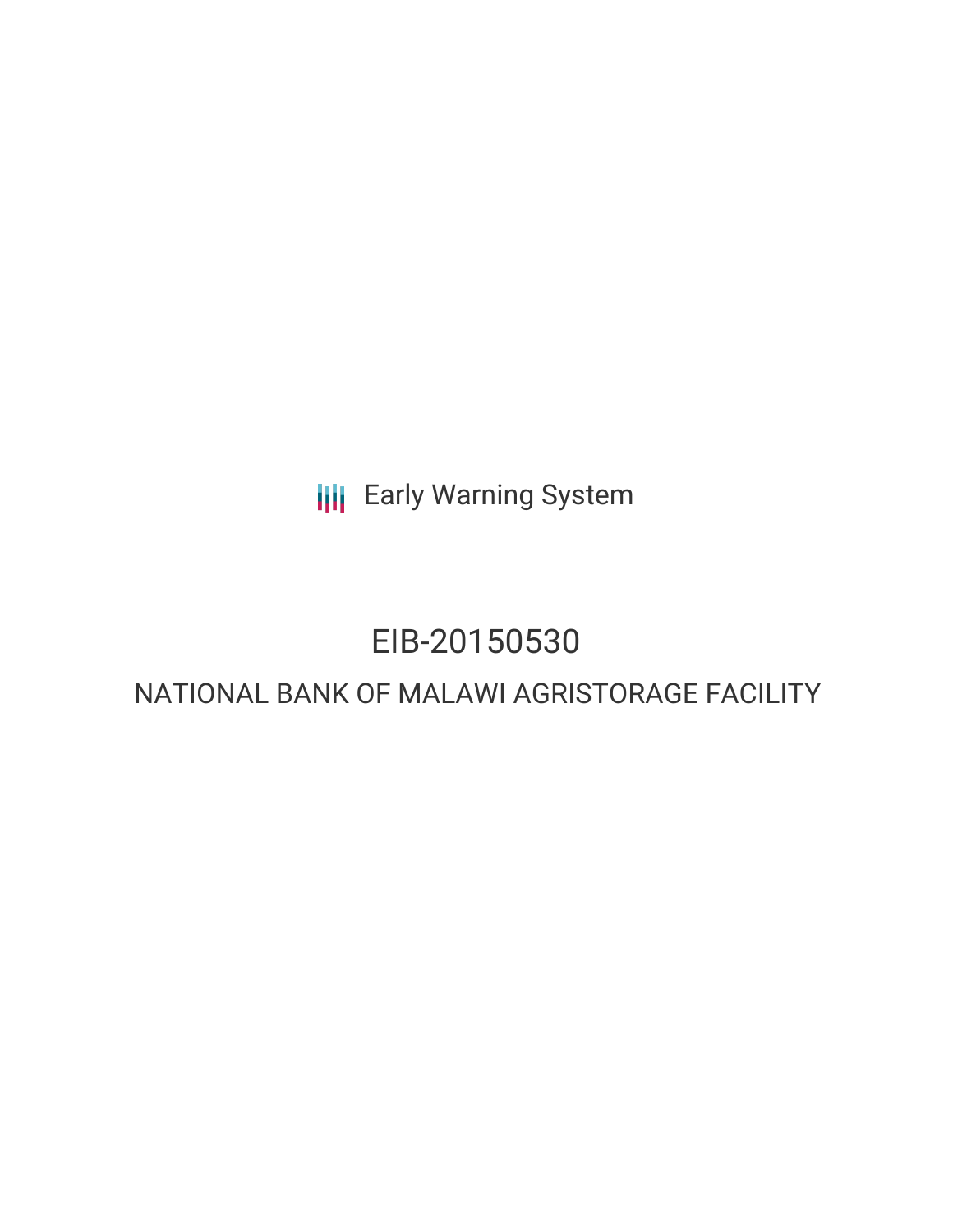

#### **Quick Facts**

| <b>Countries</b>               | Malawi                         |
|--------------------------------|--------------------------------|
| <b>Financial Institutions</b>  | European Investment Bank (EIB) |
| <b>Status</b>                  | Approved                       |
| <b>Bank Risk Rating</b>        | U                              |
| <b>Borrower</b>                | NATIONAL BANK OF MALAWI        |
| <b>Sectors</b>                 | Finance                        |
| <b>Investment Amount (USD)</b> | $$33.56$ million               |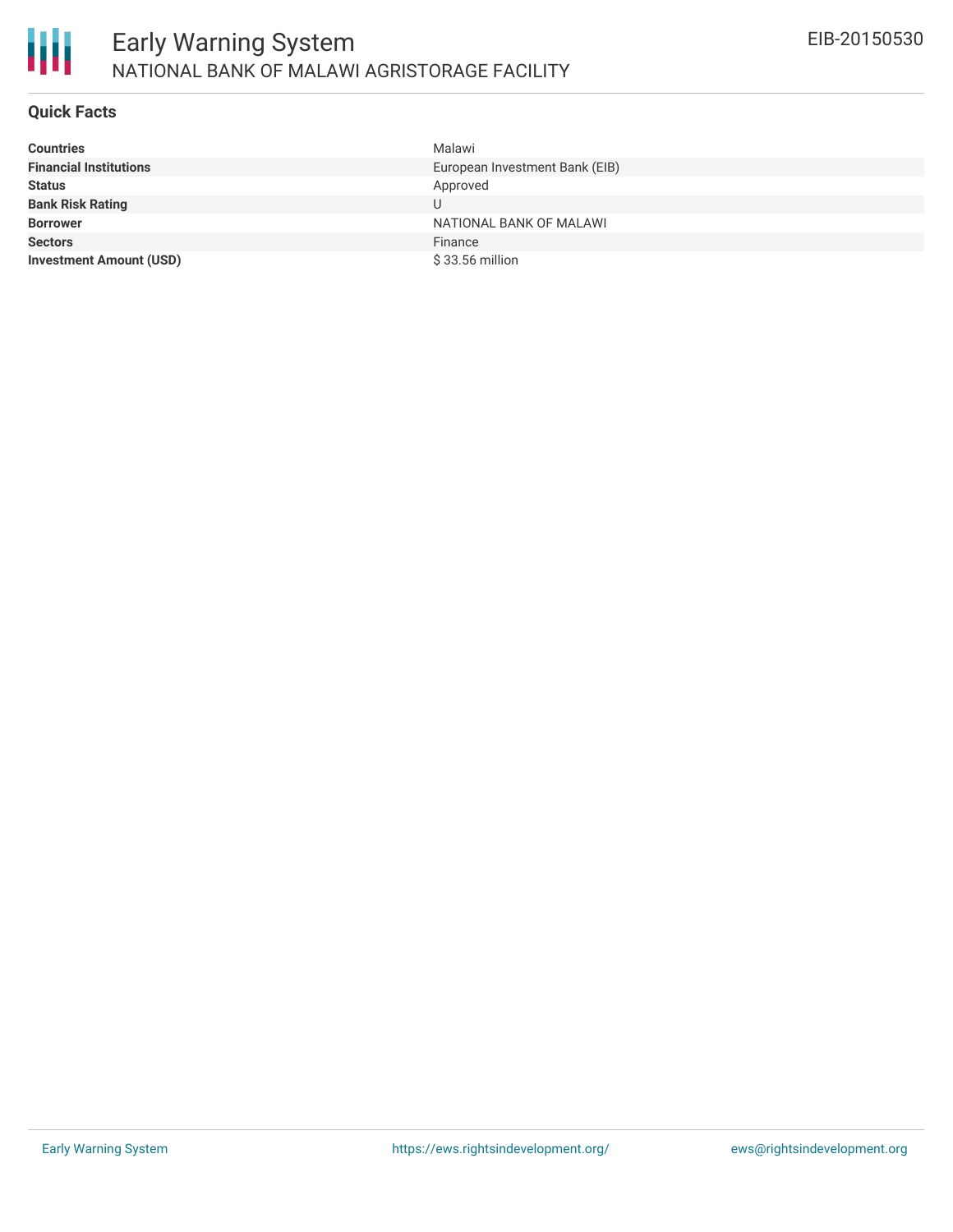

## **Project Description**

The objective of the project is to finance investments carried out by small and medium-sized enterprises (SMEs) and mid-caps in Malawi. It is an intermediated facility meant to support limited-scale private sector investments in Malawi, with an emphasis on the development of new agricultural storage capacity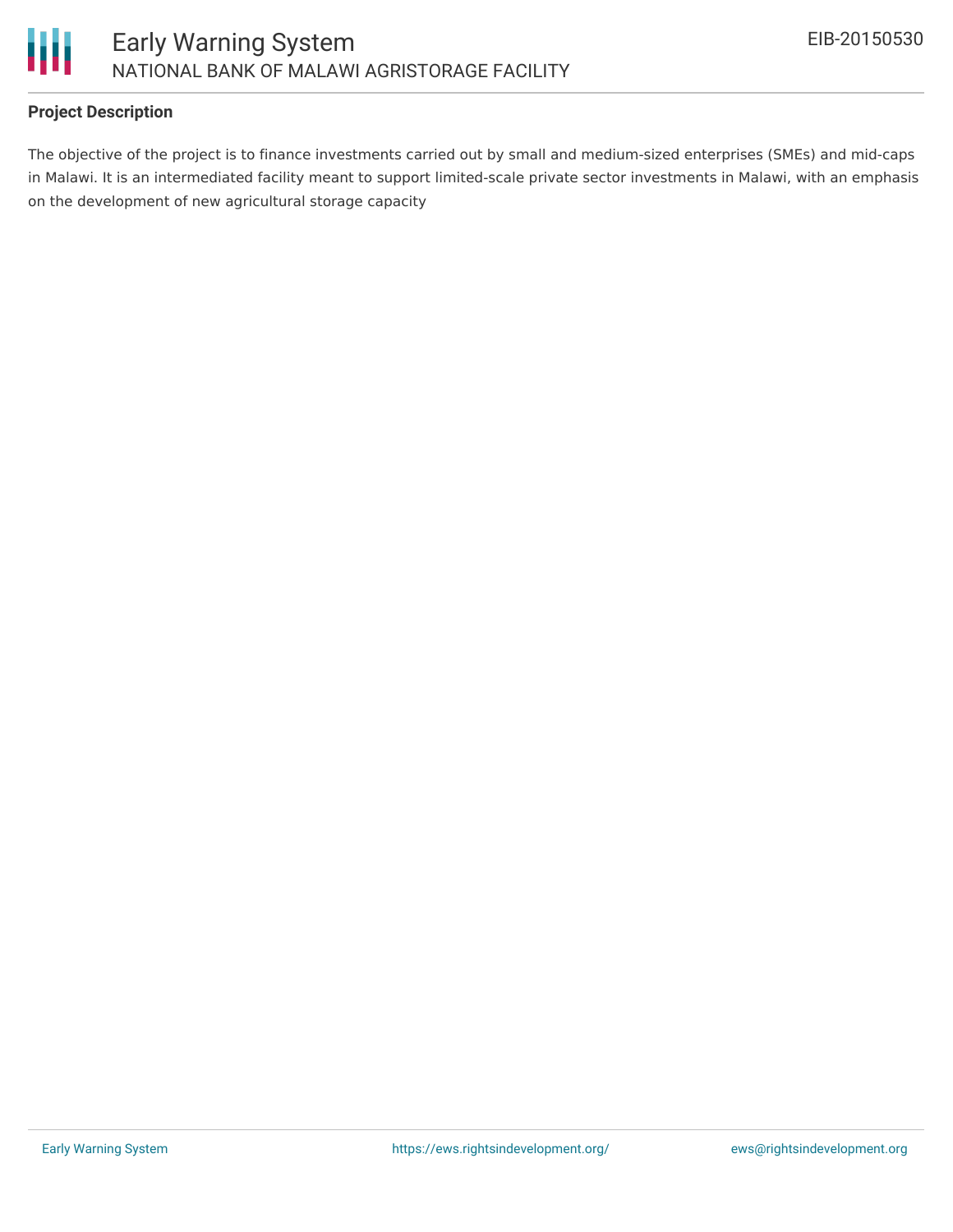

## **Investment Description**

European Investment Bank (EIB)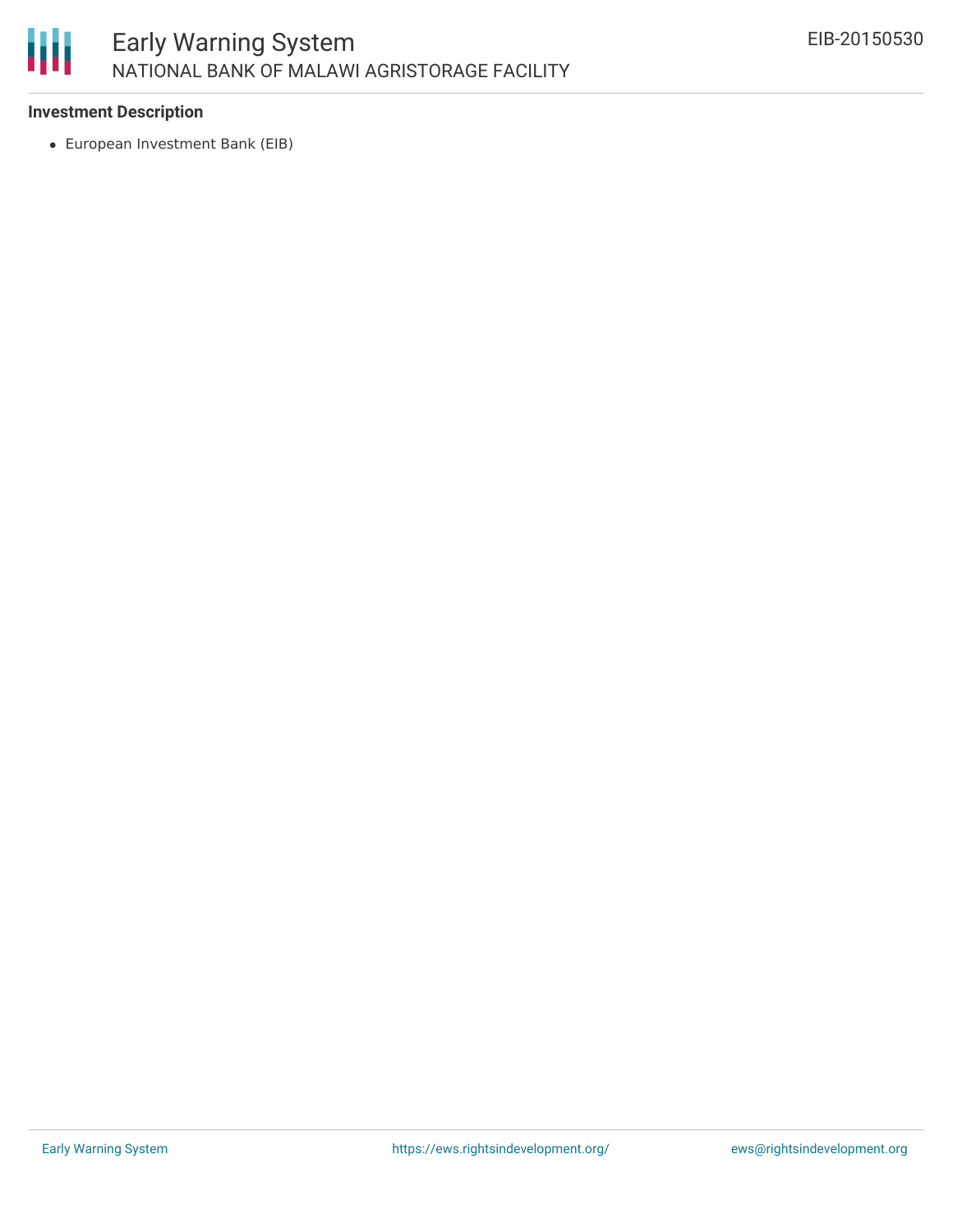#### **Contact Information**

#### ACCOUNTABILITY MECHANISM OF EIB

The EIB Complaints Mechanism is designed to facilitate and handle complaints against the EIB by individuals, organizations or corporations affected by EIB activities. When exercising the right to lodge a complaint against the EIB, any member of the public has access to a two-tier procedure, one internal - the Complaints Mechanism Office - and one external - the European Ombudsman. A complaint can be lodged via a written communication addressed to the Secretary General of the EIB, via email to the dedicated email address complaints@eib.org, by completing the online complaint form available at the following address: http://www.eib.org/complaints/form, via fax or delivered directly to the EIB Complaints Mechanism Division, any EIB local representation office or any EIB staff. For further details, check: http://www.eib.org/attachments/strategies/complaints\_mechanism\_policy\_en.pdf

When dissatisfied with a complaint to the EIB Complaints Mechanism, citizens can then turn towards the European Ombudsman. A memorandum of Understanding has been signed between the EIB and the European Ombudsman establishes that citizens (even outside of the EU if the Ombudsman finds their complaint justified) can turn towards the Ombudsman on issues related to 'maladministration' by the EIB. Note that before going to the Ombudsman, an attempt must be made to resolve the case by contacting the EIB. In addition, the complaint must be made within two years of the date when the facts on which your complaint is based became known to you. You can write to the Ombudsman in any of the languages of the European Union. Additional details, including filing requirements and complaint forms, are available at: http://www.ombudsman.europa.eu/atyourservice/interactiveguide.faces